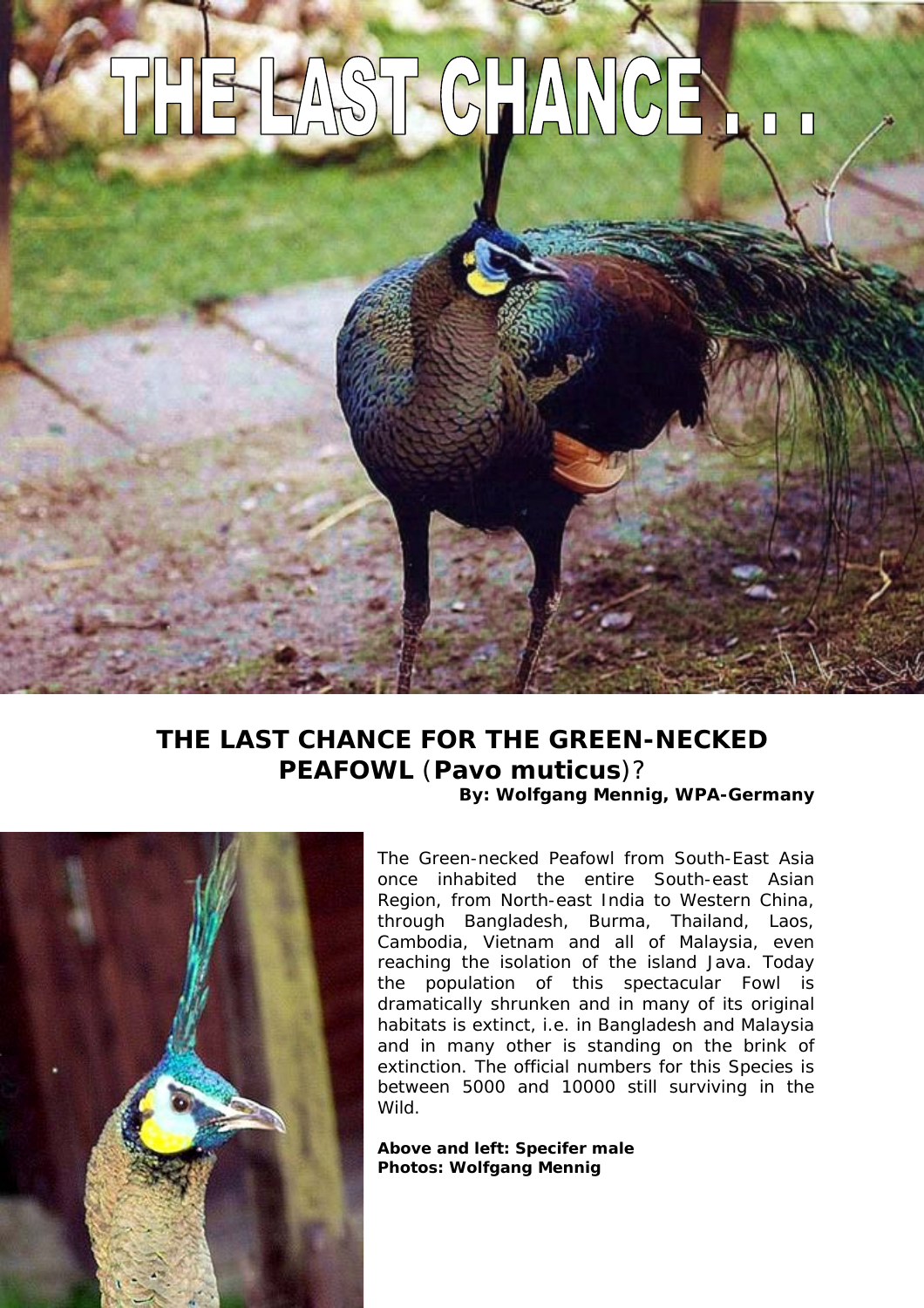The main reason for this decline in the wild is the destruction and continued shrinking of natural habitat by the ever increasing human populations in those regions and also continued hunting.

The Green-necked Peafowl inhabits semi-open woodland, jungle and shrub land, especially the broad river valleys, the same areas that are also in demand with humans. The Species is shy of men and investigations have learned that they will desert areas populated by humans and never return there. It is only a matter of time before the complete extinction of this Species in the Wild actually occurs.

In the past, scientists distinct 3 sub-species of the Pavo muticus; the *Pavo muticus muticus* (Malaysia and Java), the *Pavo muticus imperator* (South-east Asia including Thailand, Laos, Cambodia and Vietnam) and *Pavo muticus spicifer* (Bangladesh and Burma). This number of 3 sub-species is no longer accurate as today it is now known that there are at least 10 different sub-species of *Pavo mucticus*, some now extinct.

Alone, *Pavo mucticus muticus* that is of the Malayan 'type' and also the Javanese, that seem genetically identical and were placed under the scientific name *Pavo muticus muticus*, no longer holds good, indeed, there are two genetically different 'forms' in Java alone, in South-west Java, the Udjon-Kulon form and the East Javanese, Baluran-Form.





**bove: Baluran – Muticus www-photo: A a – Muticus, Left: Indonesi www-photo: Below: Baluran - Muticus, Andrew Duff www-photo: E. J. Peiker Montereybay**

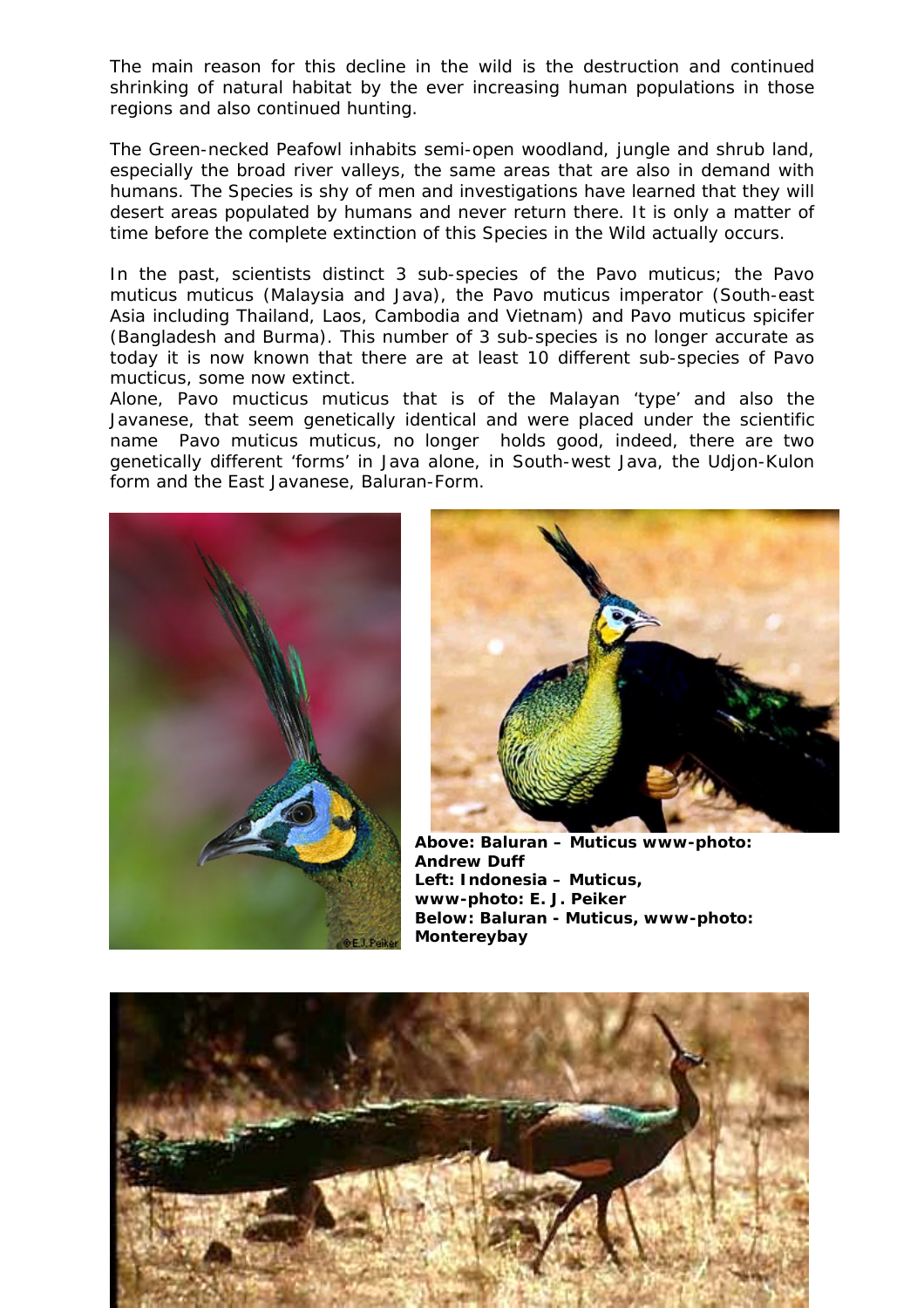The Sub-species *Pavo muticus imperator* is also split into 4 more 'Types' and with the West Chinese "Yunnanensis" that is split further into 5 more distinct 'sub-species', these are found in the nominate form, *Pavo muticus imperator* from Central Thailand too East Burma, then the "Annamensis" Form, or the Vietnamisis" along the Vietnamese Coastline from North to South, further the "Angkorensis" in Cambodia and the "Laotius" in Central Laos.



**Thai-Imperator, Females, www-Photo: Thai.to www-Foto: Dave**



www-Foto: Dave Farrow  **Thai-Imperator,**



**ambodia – Imperator, C ww-Photo : Allan Michaud w**



Yunnan - male, **www-Photo: unbekannt**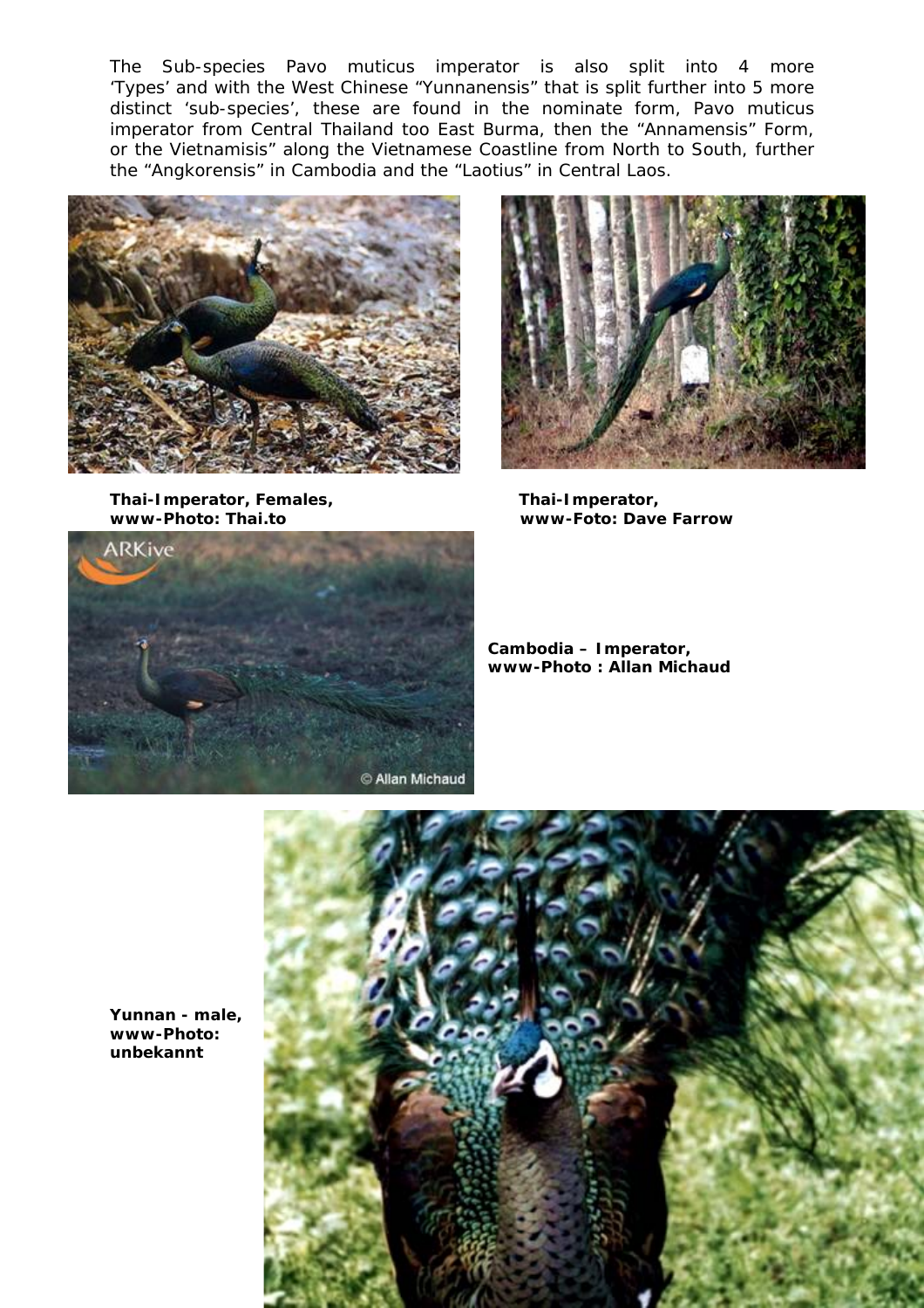In Burma, there are two distinct forms, the "Arrakan" in North Burma in the Arrakan Mountains and further South, to Malaysia, the nominate form, 'Spicifer' is identified.





**www-Photo:**

**John Corder www-Photo: John Corder Burma – Spicifer, Burma – Spicifer Female,** 

All these sub-species vary to a greater or lesser degree in their colouring and encountered. markings and to a greater degree in the specific habitat where each is

crossing have been at all possible. The most of these sub-species were and are, always geographically separated from one another, i.e. developed in isolation, only in very small area's would

biological diversity, it would seem that the existence of this species should not be in danger. Unfortunately the reverse is the case, very many more of the sub-When the many of sub-species of this bird are listed here, with such a wide, species are already extinct and the remainder are now almost all on the brink of extinction.

## **"The Return of the Green Peafowl"- Pictures from the Malayan newspaper "The Star" on 11. Jan. 2005**

 Siti Hawa Yatim Director of Wildlife & National Parcs, Malaysia



Right: The first young *Pavo muticus muticus* that arrived in Malaysia in 2005.

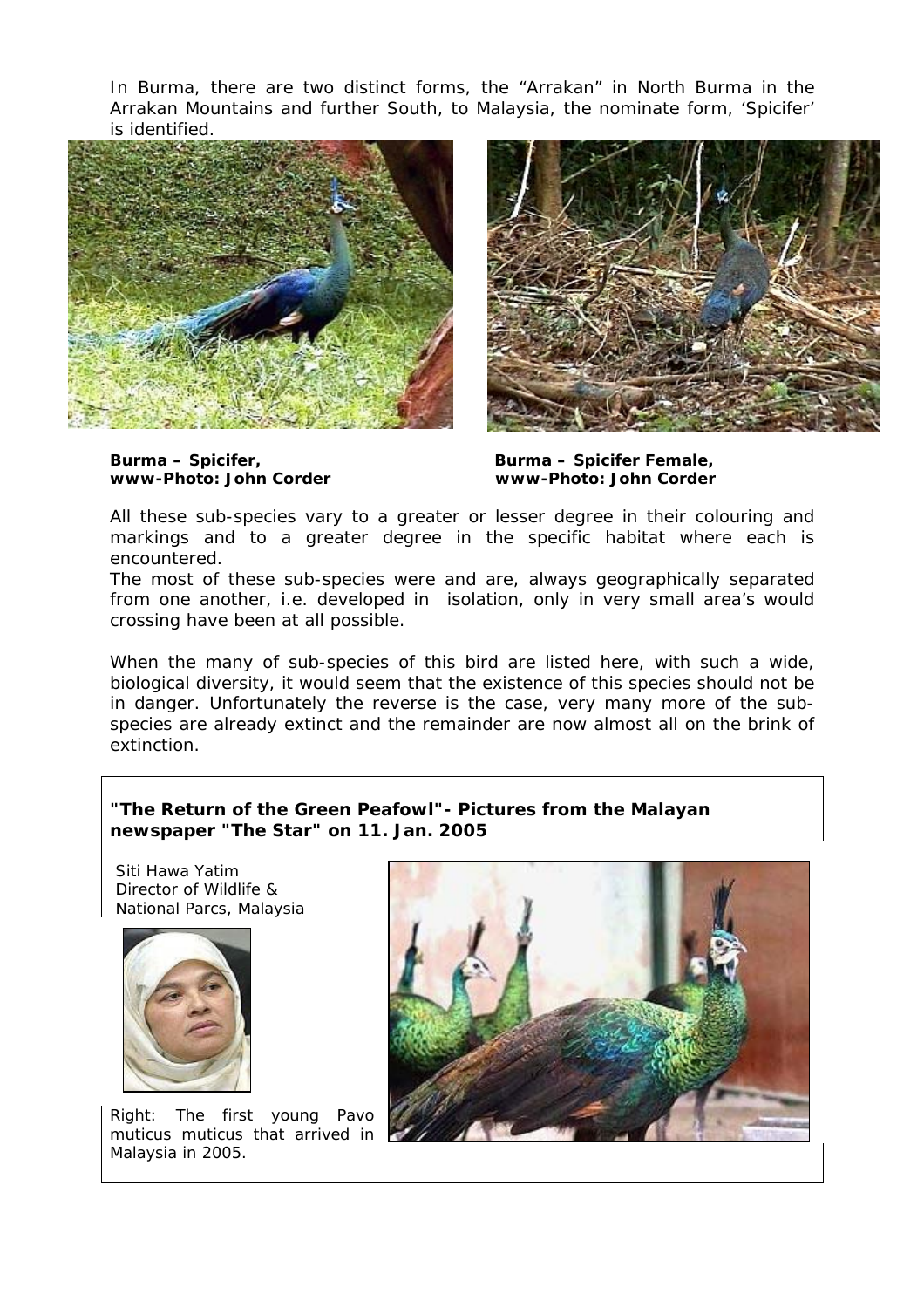Acting now, before it becomes too late, in 2004 the WPA International has started a breeding and release programme in Malaya. In co-operation with the Department of Wildlife and National Parks in Malaysia a breeding station has been built and breeding birds from England and Germany taken too Malaysia.



breeding All these birds were DNA tested to ensure only pure *Pavo muticus muticus* are used in the programme. These birds will be bred and the young released into the wild.

been Exact observation and accurate recording of the birds in the Project and later in the wild has organised by the Wildlife and Parks to ensure the greatest possible success of this Project.

**Left: Imperator female. Below: Muticus Female. Photos: Wolfgang Mennig** 

survival of this were formed in 2005. These are Wild Fowl. One of This Project alone cannot ensure the Species. With further support from the WPA several "International Focus Groups" Groups that each interest themselves in a specific species of these Groups is



now allocated to the Pavo muticus, the Green-Necked Peafowl.

Functions of the Groups:

- To find and organise interested breeders of the Species and Sub-species, and give them the opportunity to co-operate in an active way.
- To check the existing Aviary bred populations on purity by specialists or through DNA testing, in order to select suitable breeding stock.
- The identification of all 'Pure' animals in a Stud Book, catalogued to inhibit close breeding and to enable 'swapping' of suitable breeding stock and the further dissemination of the offspring.

We ar e hoping that through this programme, more and more breeders will learn to recognise the pure form of the Green-necked Peafowl and that by their help the captive bred birds will increase substantially in number. Moreover we hope